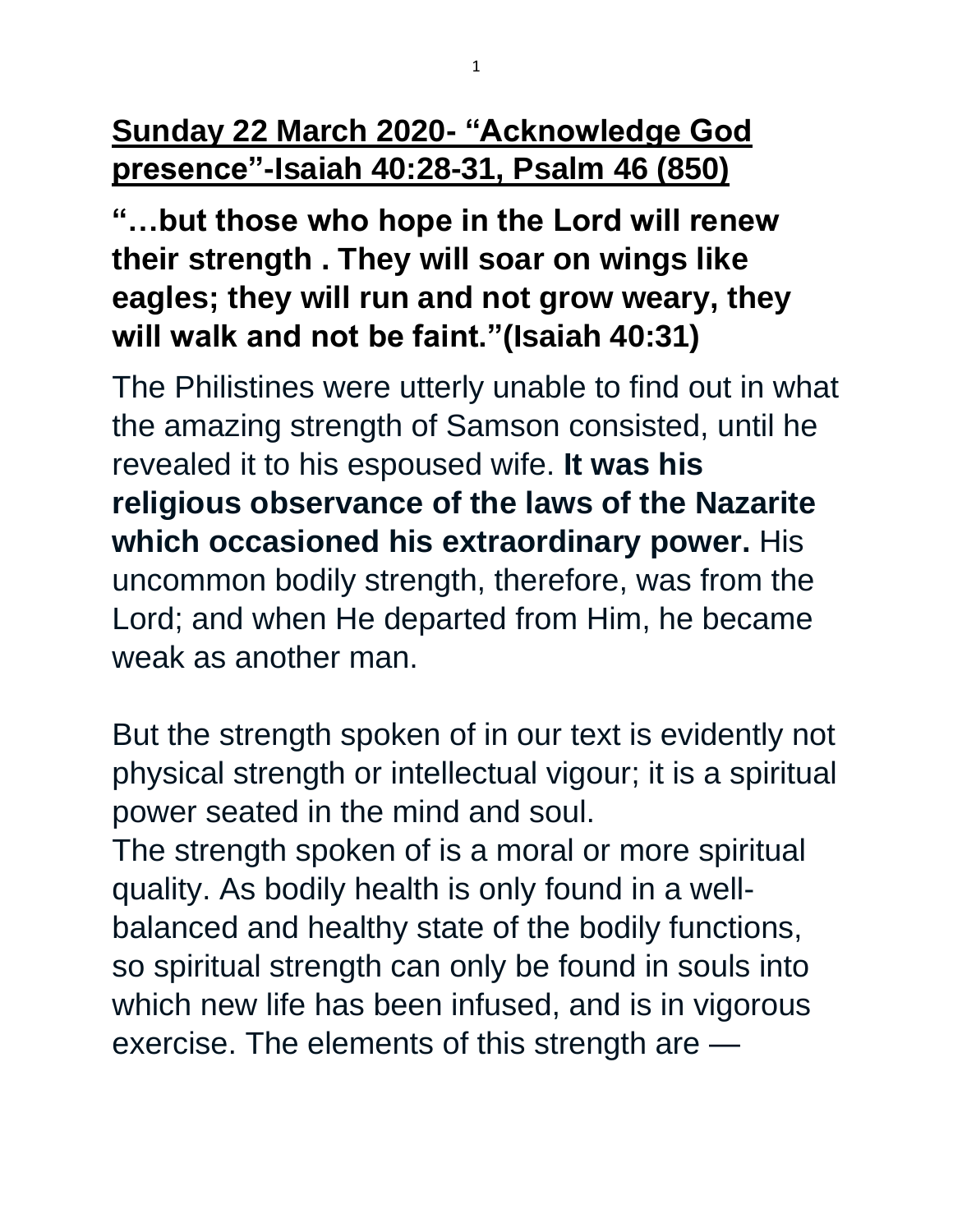(1) **Faith, founded on Divine illumination**. This is the mainspring of all spiritual exercises. All men are influenced and governed by some kind of faith; but worldly men have no true faith in things spiritual and invisible. Spiritual strength especially consists in that exercise of faith called trust or confidence, not in human beings, but in God.

(2) **The affections.** When your love to God is on fire and constant in its exercise, then there is real strength.

(3) But the essence of spiritual strength resides in **the will to accept and believe** that "**God is our refuge and strength, an ever-present help in trouble."(Psalm 46:1.** When the determination of the will is not only fixed but strong, then the soul is in a vigorous state. Where there is strength there will be diligence in well-doing. As the saying goes**- "Where there's a will , there is a way".** More so in Christ who is **"The way, the truth\ and the Life"(John14:6)**

To **"walk and not faint"** is the Lord's plan and will for us. The word **"walk"** is used in the Bible to express the character John talks about "**John**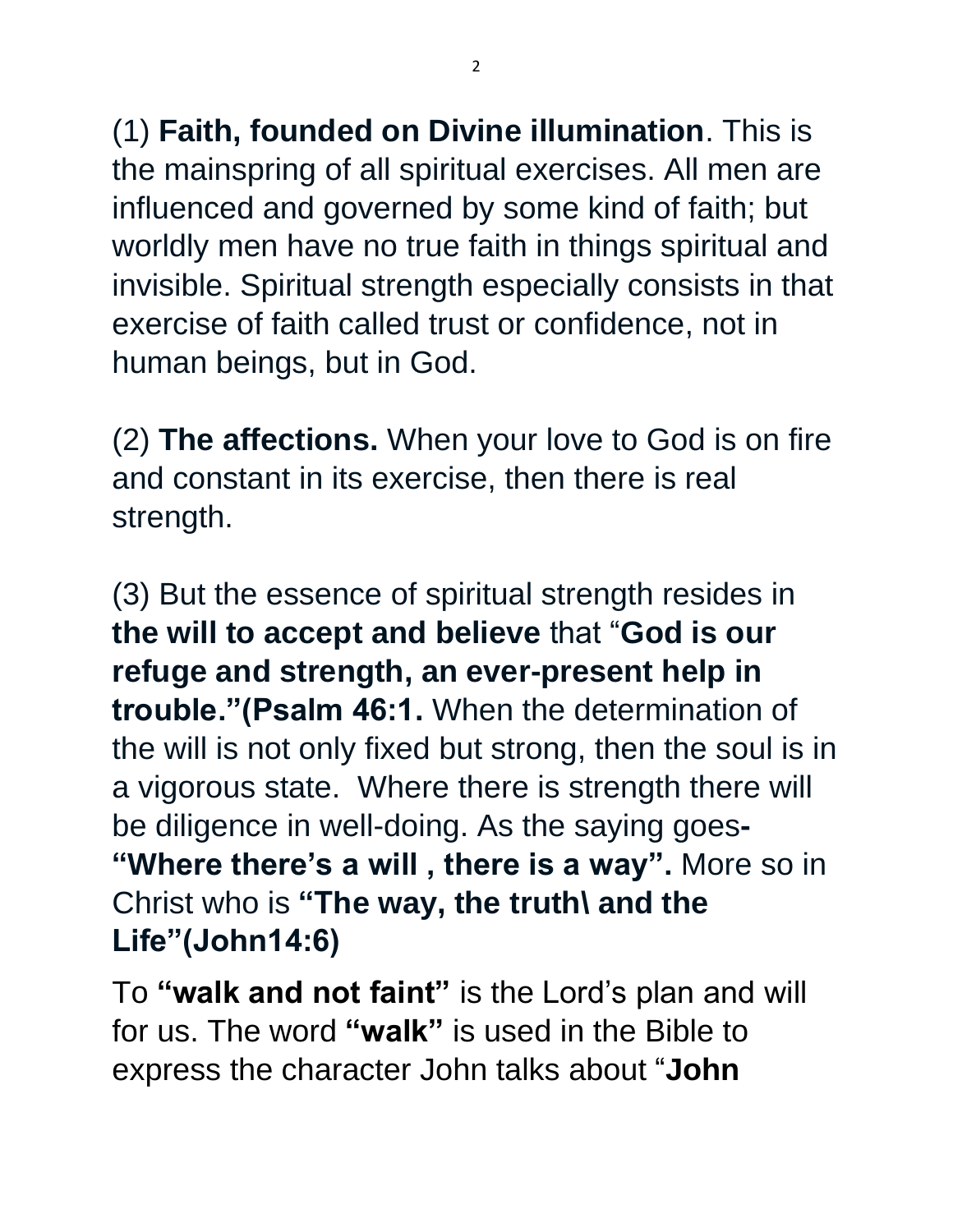**looking on Jesus as He walked , said, "Behold the Lamb of God who takes away the sin of the world"(John 1:36).** There is never anything abstract in the Bible, it is always vivid and real. God does not say-Be spiritual, but **–"walk with Me, alongside Me, follow Me".** When we are in an unhealthy state physically or emotional, we always expect the worst as we seen this week in our country, people emptying the shelves, all the scaring messages on social media, causing confusion. Some people even drive negativity and fear to the point that God was given back seat. The soul of fallen man naturally grovels on the earth; his face instead of being raised to heaven, is prone toward the ground. But when the Holy Spirit enters into any man, his thoughts and affections are raised to those things which are above.

By the indwelling of the Holy Ghost, faith, love, and hope are brought into lively exercise; and these are as pinions to the soul.

Human strength is of many kinds — physical, mental, spiritual and remember all strength apart from God is derived strength, and is consequently dangerous and must come to an end. On the other hand, Divine strength never fails. These two things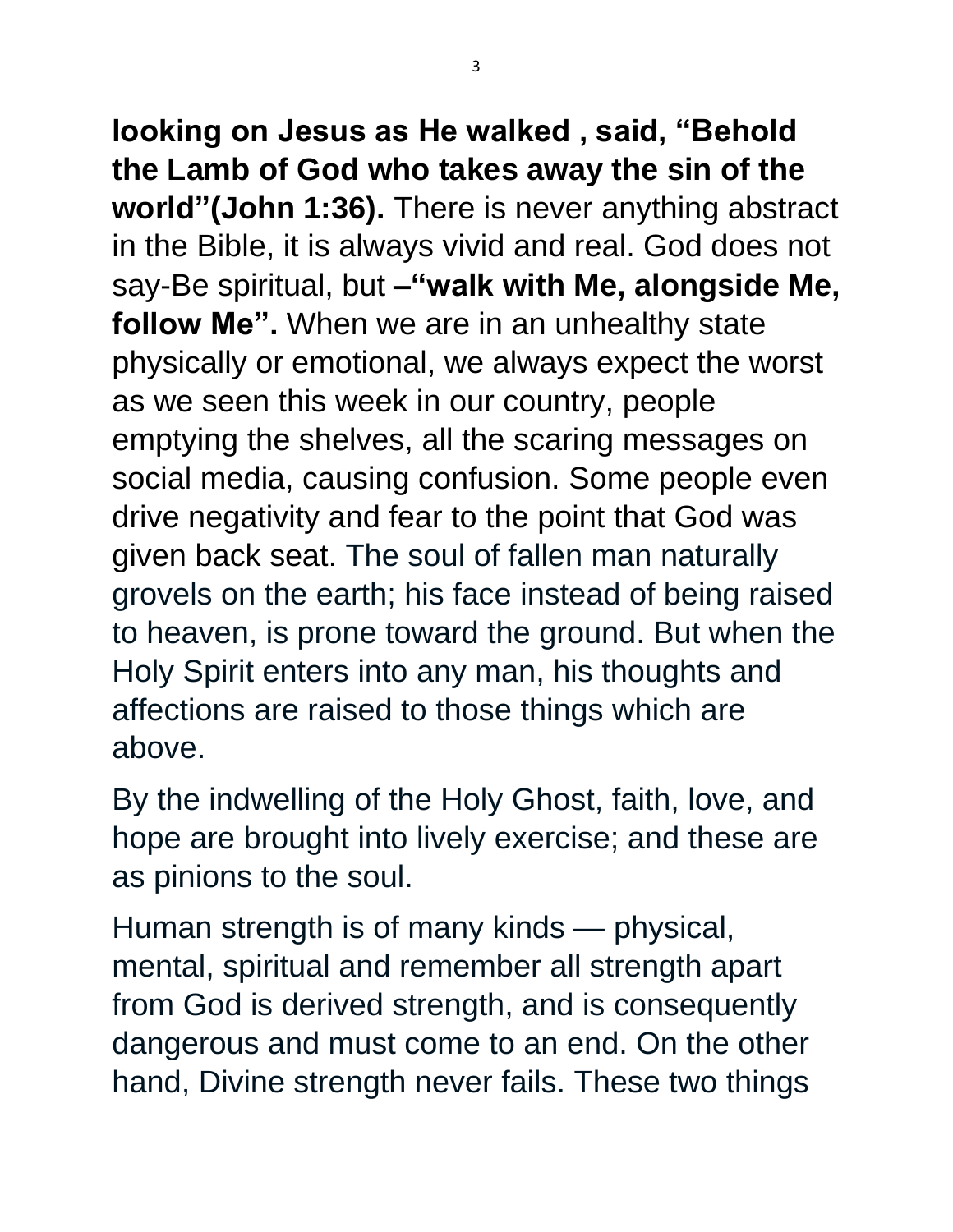seem very far away: man with his faintness, God with His eternity and inexhaustible omnipotence. If we can bring these two together, what a wondrous thing will happen! Then the sacred words of the text will be fulfilled.

**"They that wait upon the Lord."(Isaiah 40:31).** We will see the fruit of waiting on the Lord-. **"will renew their strength." (Isaiah 40:31).**God's strength will be for our honour, comfort, and safety. But also for God's glory and our own usefulness. The world need the light of Christ now and we the church can be that to them. Mrs Pearsal Smith once said: **This is what the soul on wings does. It overcomes the world through faith. To overcome means to "come over," not to be crushed under; and the soul on wings flies over this world and the things of it.**

But the message of the recuperative power, "**that you shall mount up with wings as eagles, run and not be weary".** It is a power that is not your own, a power that comes from no earthly source, a supernatural power, power from on high-this is what the prophet is offering.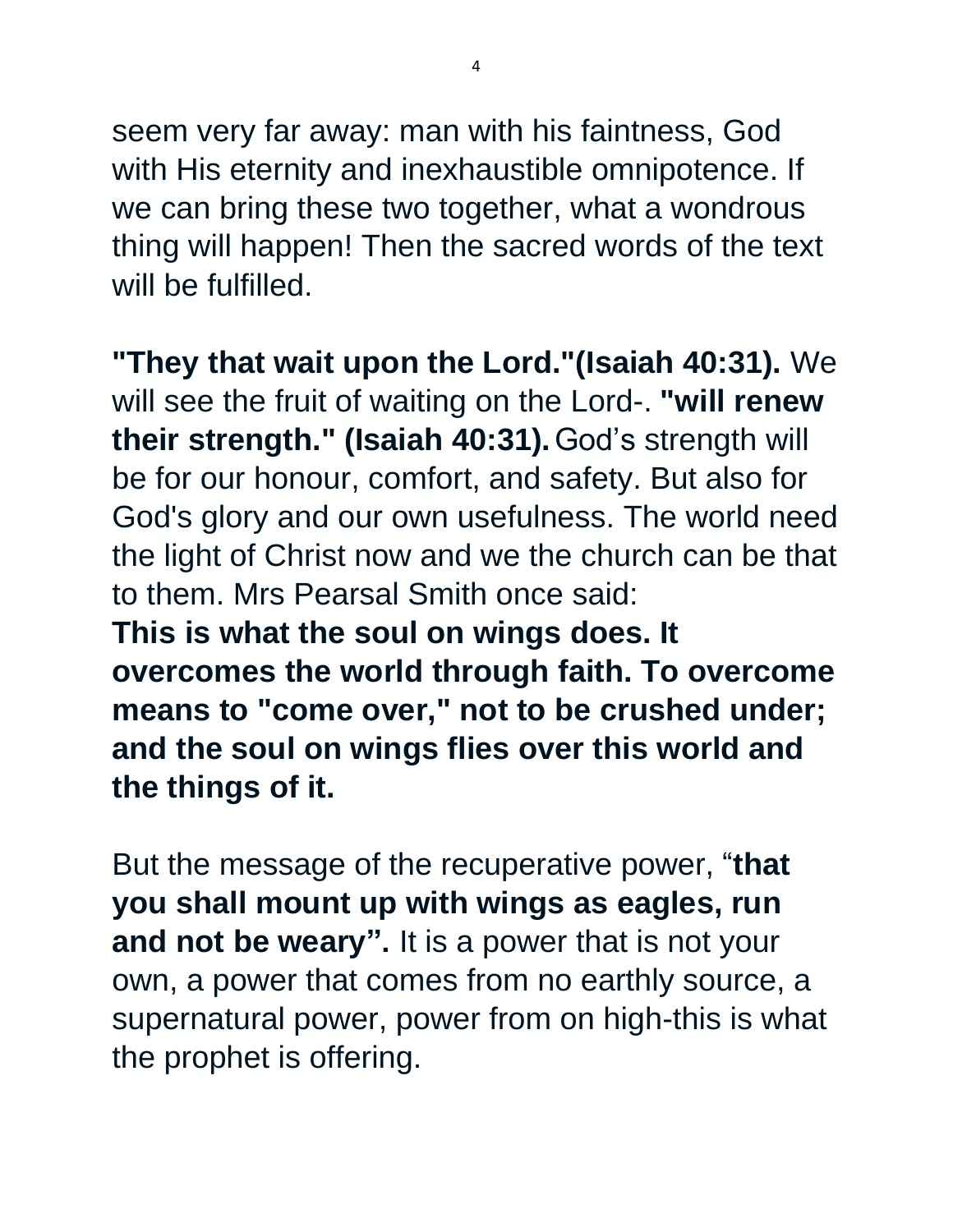## **Closure:**

As we go out of this service-remember a weak Christian is a burden to himself/herself and others as meeting with many difficulties which he/she cannot grapple with, but which prove too hard to him/her. There are many temptations to resist, and many afflictions to endure, and many duties to perform. So the reality of God's presence with this pandemic is not dependent on any place, person, government or research but only dependent upon the determination to set the Lord always before us. **Our problems come when we refuse to bank on the reality of His presence.** The experience that Psalmist speaks of- **"Therefore will we not fear, though the earth give way and the mountains fall into the heart of the sea…"(Psalm 46:2) .**This will be ours when we are based on the Reality of God's presence, not the consciousness of God's presence, but the reality of it. Why? He has been here all the time, through many destructions, viruses, tornados and disasters. It's moments like these, that we need ask God guidance, wisdom and spirit of discernment. Remember if our common-sense decisions are not His will and His order, He will press through them and check; then we must be